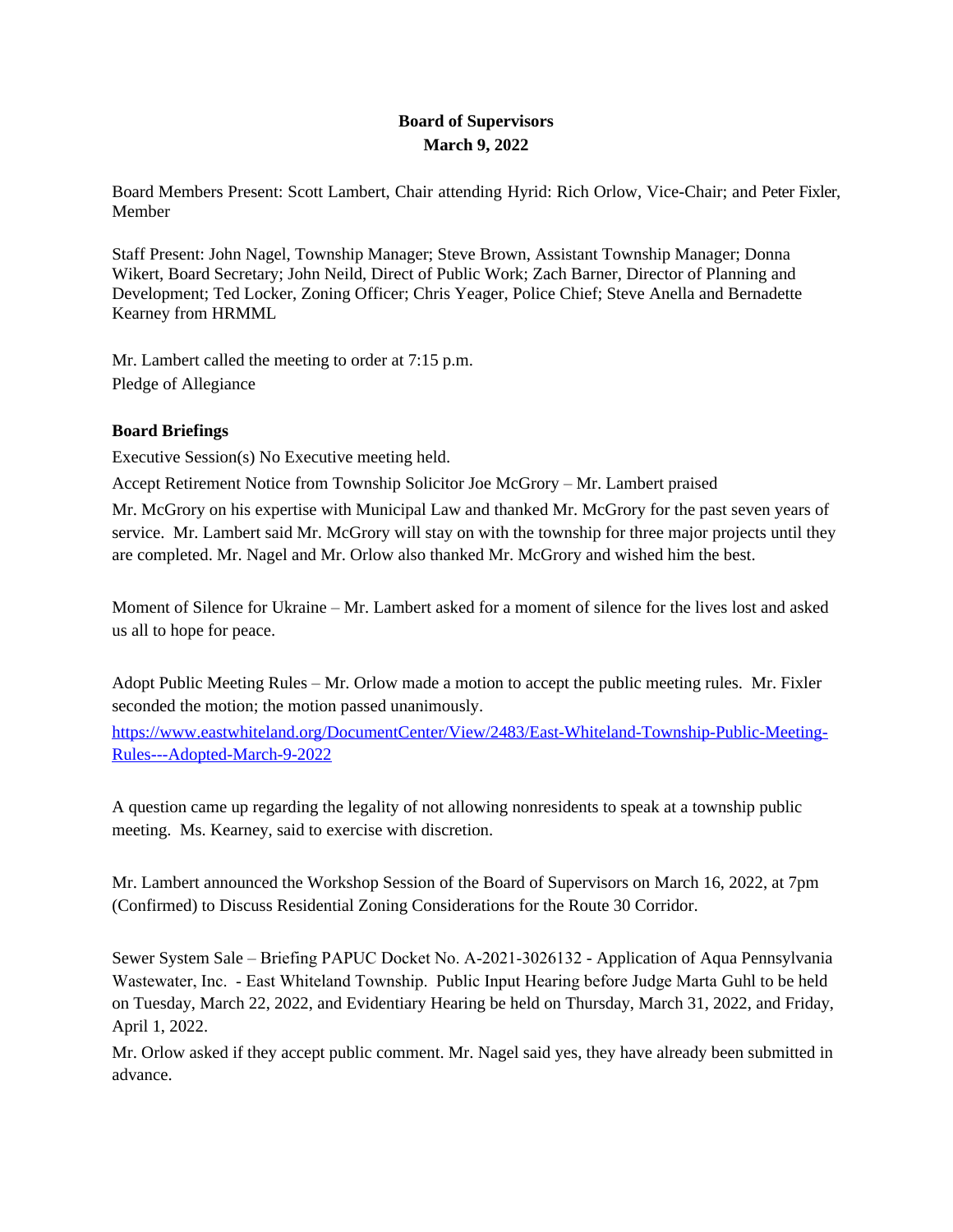Campus Master Plan – Timeline – Mr. Nagel stated we are moving forward on the Campus Master Plan and the New Police Station. This timeline is posted on the website. Link is below. <https://www.eastwhiteland.org/471/Campus-Master-Plan---Timeline>

CU-03-2022 for Great Valley School District Outdoor Recreation – [Conditional Use Application](https://www.eastwhiteland.org/DocumentCenter/Index/315) to allow both passive and active recreation facilities in a residential zoning district. The plan proposes outdoor play areas, relocated garden/greenhouse facilities, and a multi-use recreational trail adjacent to the existing KD Markley Elementary School and proposed 5/6th Grade Center. The property, located at 348 Swedesford Road, is within the R-1 (Residential) Zoning District.

Ms. Bernadette Kearney, solicitor for the township, opened the Condition Use Hearing to the Public. Full details of the hearing are contained with the transcript prepared by a court reporter. The transcript is available to view at the Township Building.

#### **Board Motions & Resolutions:**

# **Discuss Solutions for Heating, Ventilation & Air Conditioning Improvements to Municipal Building**

Jerry Gorski of Gorski Engineering gave a presentation of the proposed HVAC improvements. Here are the 2 Options he presented to the Board.

**OPTION 1:** Replace in Kind • 11 separate systems • 6 systems with fresh air • Heat from oil fired boilers • Efficiency rating 14 SEER • Not delivering great comfort • Difficult to reconfigure ductwork and air handling equipment during renovation • Cost \$808,886 through SJ Thomas Keystone Purchasing Network

• Estimated \$500,000 range through Sourcewell

**OPTION 2:** Variable Refrigerant Flow System • Integrated equipment including continuous and fresh air • Heat from phase change of refrigerant, electrically powered pumps • Efficiency rating 20 SEER •

Electric produced from solar panels can power system • Easy to rework refrigerant lines and move cassettes during renovation • Estimated cost through Sourcewell \$800,000 range • \*Design required for final pricing

Mr. Orlow made a motion to accept Option 2. Mr. Fixler seconded the motion the motion was approved 3-0.

## **Authorize Priority Stormwater Management Projects for ARRO to Provide Design Proposals**

Mr. Brown gave a overview on the storm management project. As the Board is aware, the township experienced several flooding issues due to storm water after a heavy rain. In September 2021, Hurricane Ida brought this issue to the forefront. We had several residents reach out to us concerning flooding and storm water damage. The Township engineer and staff identified 25 properties that had significant damage, from flooding and storm water. We decided to pick the highest damaged properties or those that are structurally damaged. We are requesting ARRO to provide a proposal to study the following properties: 57 Spring Road (stream erosion getting close to the home and exposed sewer manhole), Warren Avenue (culvert), Ravine Road structural problem on the street, Down East Park entrance, Hillbrooke neighborhood , Barbara Drive, 7 Elk Drive (house floods), and 383 Ton Road.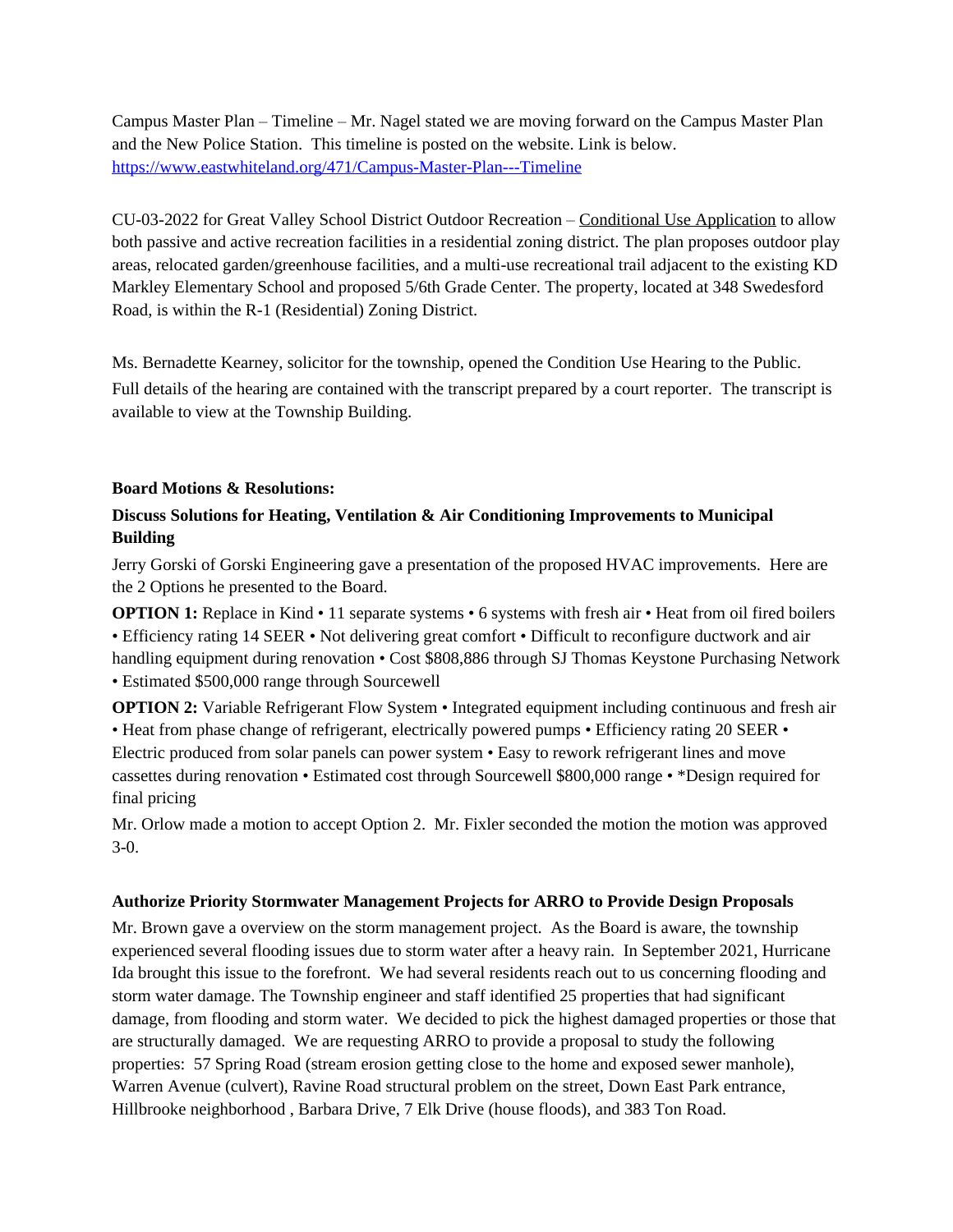Mr. Lambert asked about the cost. Mr. Brown stated \$20,000 has been allowed for each location. This is just an estimate; the final cost could be higher. The Township budgeted \$120,000 to study storm water and damage.

Mr. Orlow made a motion to direct ARRO to prepare proposal for the study area indicated on the list. Mr. Fixler seconded the motion; the motion was approved 3-0.

Approve Agility & Writing Testing for Firefighter & Emergency Medical Technician Candidates from Bucks County Community College (Doylestown Campus) for \$3,500

Mr. Fixler made a motion to approve the Agility & Writing testing for the Firefighters and EMC. Mr. Orlow seconded the motion; the motion was approved 3-0.

Authorize ARRO's to begin Design, Permitting, Plans and bidding services for the Island Beautification at Rt 29 and Rt 30. (\$15,000)"

Mr. Orlow made a motion to authorize ARRO to begin design. Mr. Fixler seconded the motion; the motion was approved 3-0.

Authorize ARRO to Begin Design, Permitting, Plans & Construction Manual for the Warren Avenue Culvert Replacement Project (\$30,000 for 2022; Bidding & Construction Services \$10,000 for 2023)

Mr. Fixler made a motion to authorize ARRO to begin design. Mr. Orlow seconded the motion; the motion was approved 3-0

Revoke the Purchase of Two 2022 Dodge Durango Police Vehicles from New Holland \$39,413 Approve Purchase of Two 2022 Chevrolet Tahoe Police Vehicles from GM Whitmoyer Auto Group \$42,000

Mr. Orlow made a motion to revoke the purchase of (2) 2022 Dodge Durang Police Vehicles and approve the purchase of (2) 2022 Chevrolet Tahoe Police Vehicles. Mr. Lambert seconded the motion; the motion was approved 3-0.

#### **Motion to Advertise:**

Consider Rescheduling April 13 Regular Board Meeting to Tuesday April 5 Mr. Fixler made a motion to approve. Mr. Orlow seconded the motion; the motion was approved 3-0

Municibid – Sale of 2012 Ford Escape Mr. Orlow made a motion to approve. Mr. Fixler seconded the motion; the motion was approved 3-0.

Park, Recreation & Open Space Plan – Authorize Public Hearing and Adoption Process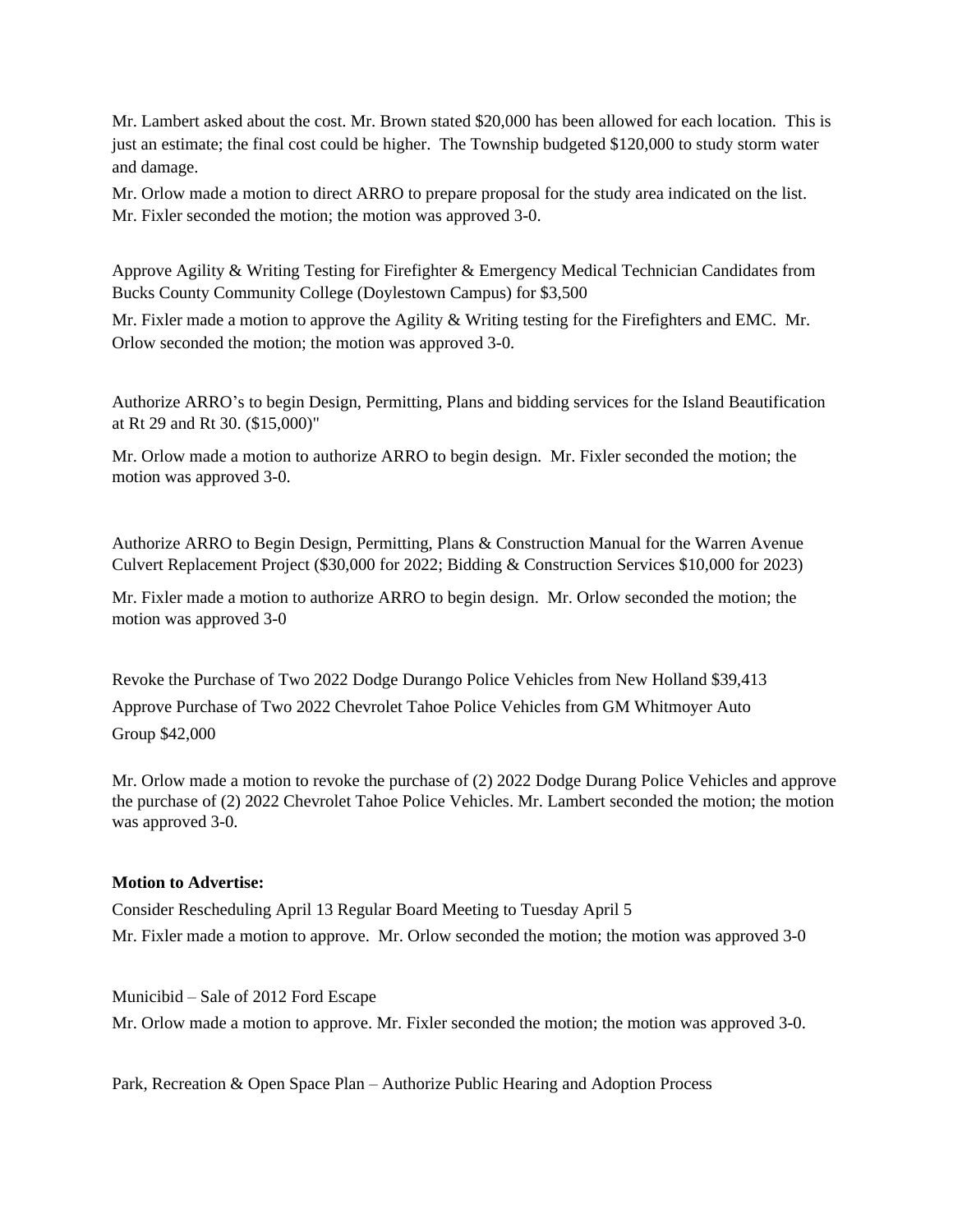Mr.Brown compared the current plan with the 2015 Park & Recreation plan amendment. The requested action plan is to move forward on May 11, 2022, as public hearing date.

Mr. Orlow made a motion to advertise. Mr. Fixler seconded the motion; the motion was approved 3-0.

Planning & Development:

Consider Authorizing Solicitor to Draft a Resolution for the following [Development Applications:](https://www.eastwhiteland.org/305/Land-Developments)

LD-07-2021 for Great Valley School District 5/6 Grade Center (Great Valley School District) – Final Subdivision & Land Development application to construct a new 172,000 square foot 5th and 6th Grade School. The property, located at 354 Swedesford Road, is within the NS (Neighborhood School) and OS

Chris Jensen, Engineer for the School District, provided an update on the project. Following Preliminary approval, the District submitted Final plans. The plans were recommended for approval at the February Planning Commission meeting. Below is a summary of the discussion:

Mr. Orlow asked for an update on the proposed bell schedule separation between the two schools. Mr. Jensen advised that the schools will operate on separate schedules to allow sufficient time for buses to complete their routes throughout the District between the various schools. This will also minimize impact on the surrounding roadways, intersections, and entrances. The District has provided a draft condition of approval for consideration which would require a minimum of a thirty minute separation between the two bell schedules. The condition has been reviewed preliminarily by the Township. The District anticipates a wider separation of time between the two bells (likely closer to an hour) but is reluctant to commit to a longer minimum based on operational considerations and the potential need to modify the schedules in the future.

Mr. Fixler asked for clarification regarding the proposed grades along the Church Road and the ability to construct a sidewalk from Church Road to the building. Mr. Jensen advised that the existing elevations and required grading do make the slope of the sidewalk challenging. The plans have been revised to now include this sidewalk connection, which would require a set of stairs. The sidewalk may not be fully ADA compliant. The District is requesting that construction of this sidewalk be deferred along with the other sidewalks along the road frontages.

Mr. Lambert raised concern over the removal of the mature trees along the property line with the adjacent residentially zoned property to the east, which is subject of the conditional use application for expanded recreational facilities. Mr. Jensen advised that the District is proposing to remove 21 mature trees, and will be replanting with replanting 37 total replacement trees in this same location. These trees are proposed to be removed in order to regrade the stormwater swale and install the proposed stormwater basin.

The District is meeting the full replacement tree requirements, but is requesting a waiver to allow removal of more than the permitted 20% of trees larger than 12" and to plant a smaller diameter tree within the basin property across Swedesford Road.

Mr. Fixler asked if the conditional use application were to be approved, would the trail and swale be relocated and enable the District to retain additional trees? Mr. Jensen advised that the District's intent would be to remove these trees, and perhaps additional trees on the adjacent property, to create adequate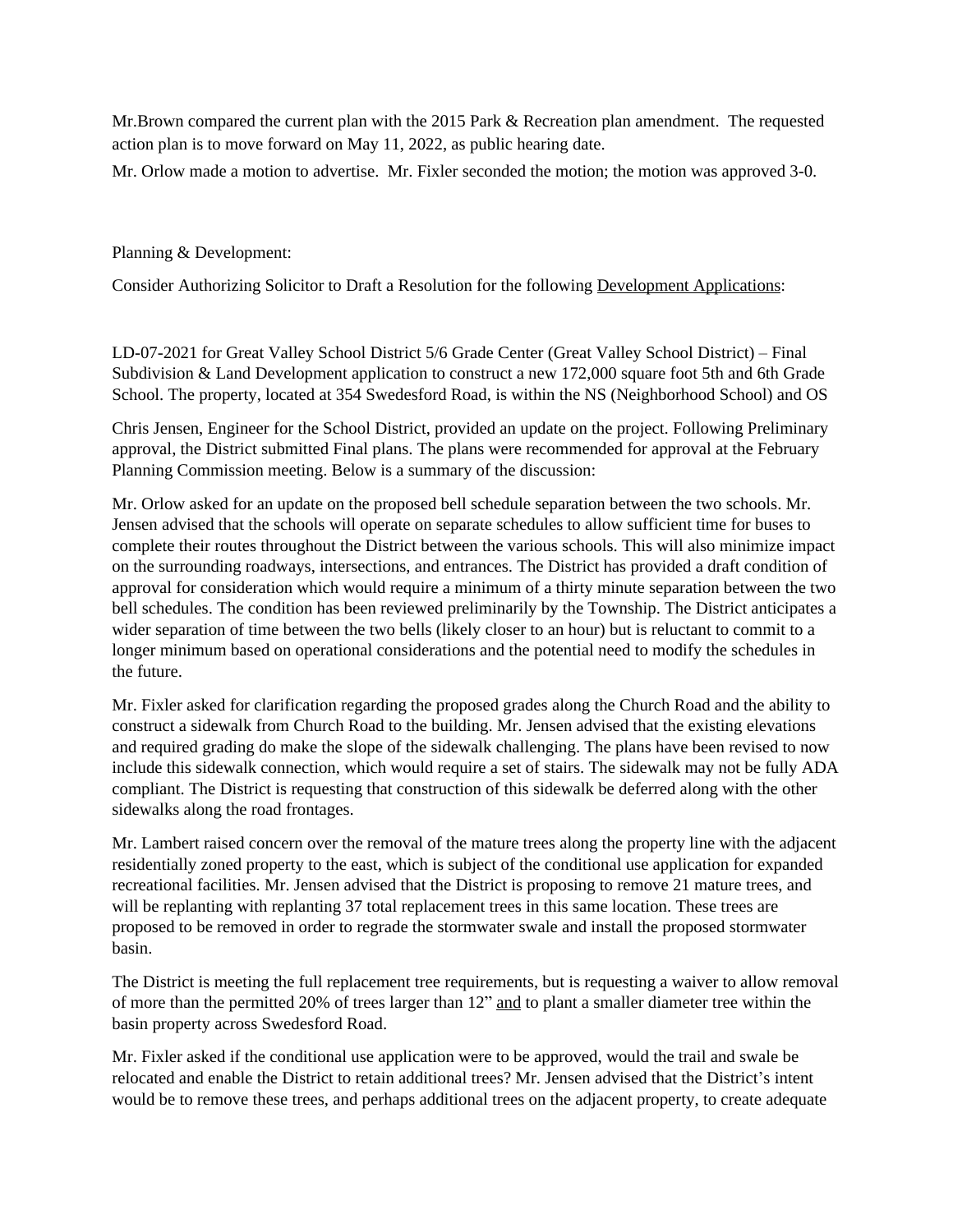sightlines across property so that the fields are visible for safety reasons. The proposed grading of the field and swale also impacts the ability to save a number of the trees. Mr. Jensen advised that these trees were likely planted to buffer this adjacent property as part of the initial land development plan for the KD Markley school.

Mr. Jensen provided an overview of the grading required to accommodate the upgraded swale to convey stormwater across the property. The swale is still fairly gradual in terms of slope, but is proposed for widening to convey additional water over what can be conveyed by the current swale. The swale will remain in its existing location to avoid impact to existing fire access roads and proposed/modified playfields.

Mr. McGrory asked if the swale could be made more deep and narrow to limit impact on trees. Mr. Jensen advised that this could create more of a safety issue for the students and also increase velocity of the stormwater. Mr. Jensen stated that decreasing the width would still result in impacts to the trees and their root systems.

Mr. McGrory suggested that construction of the trail could be deferred until later in the site development process to allow the conditional use process to play out.

Mr. Orlow suggested that an effort could be made to retain some additional trees along this shared property line, either as part of the land development plan or in combination with the conditional use process.

A resident asked for clarification regarding the final location of the trail. Ms. Kearney advised that the trail will most likely be relocated further to the east as part of the proposed conditional use application, if approved.

It was noted that the District is proposing electronic signs for the property. Mr. Barner suggested that the District could be asked to sign the Township's electronic sign agreement which applies additional requirements above and beyond the current ordinance requirements.

Mr. Barner advised that the District has provided updated traffic counts to compare against the previous traffic counts that were prepared prior to COVID. The news counts show that the proposed traffic signal may not be warranted. The signal and other improvements (such as sight distances and signage) will be subject to review and approval by PennDOT.

Mr. Lambert suggested that a motion be made to allow the engineers to review the swale design to see whether additional trees could be retained.

Mr. Fixler advised that he was not in agreement with the suggested approach and would prefer to make a motion to allow the plan to move forward as currently designed.

Mr. Orlow made a motion to authorize Township Staff and Solicitor to draft an approval resolution, including approval of the requested waivers, satisfaction of the outstanding review comments, and with the condition that the District endeavor to retain at least five (5) trees along the shared property line near the Swedesford Road frontage of the property. Mr. Fixler seconded the motion; the motion was approved 3-0.

## **Zoning:**

Property Maintenance Codes – Recent Activity

Consider Sending Township Solicitor to Zoning Hearing Board to Support or Oppose: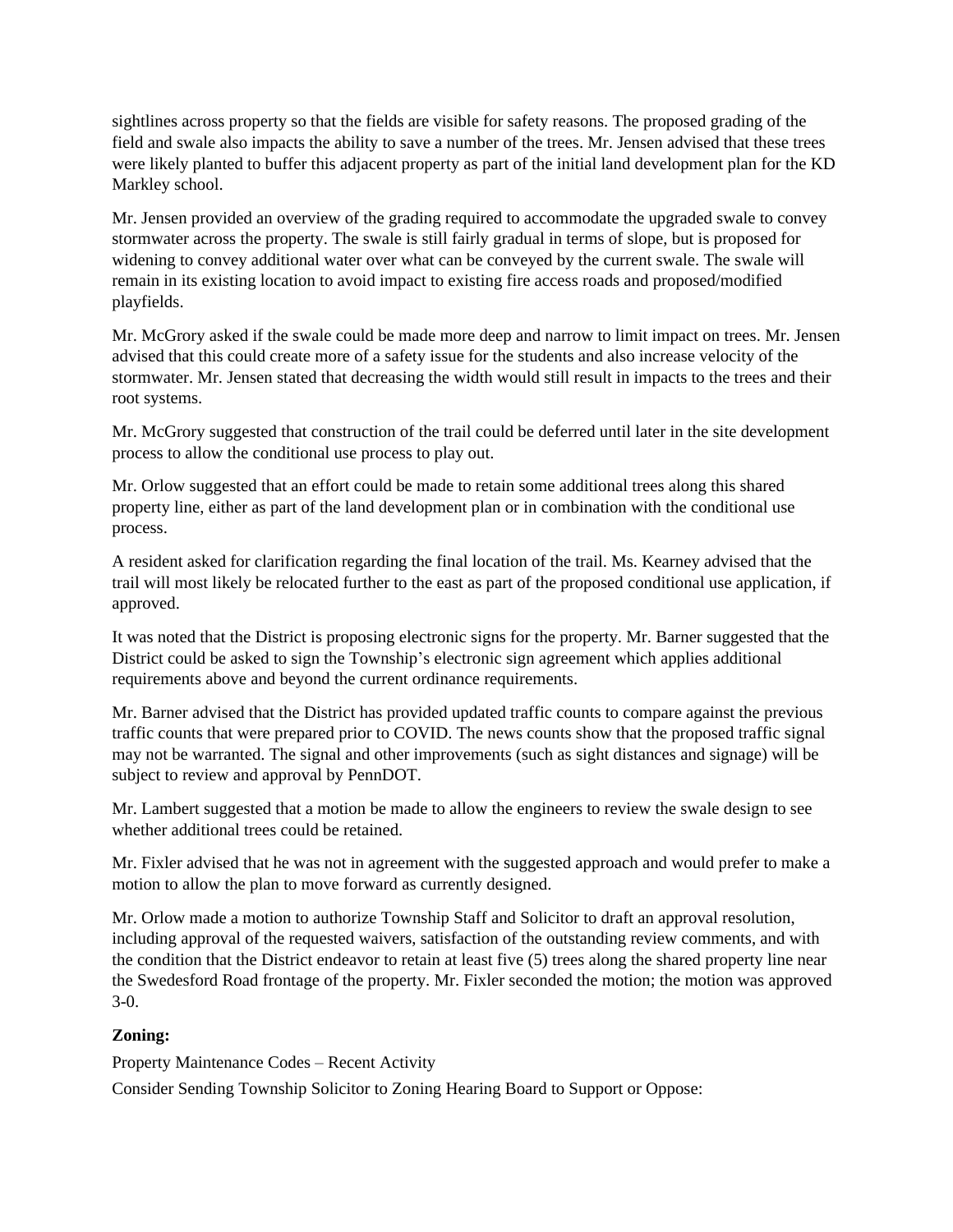ZHB 2-2022 — Application of 10 Malin Road Associates, Inc. for variances from Section 20042, Attachment 9 for a side yard setback of 35 feet, where 75 feet is required and for a driveway setback of 20 feet where 100 feet is required. A variance to allow a building setback of 142 feet where 200 feet is required. A variance to allow maximum impervious coverage of 57.5% where 50% is permitted. A variance to allow parking and interior roadway setback of 10 feet where 20 feet is required. A variance from Section 200-70 to allow parking at the ratio of 1 space per 1000 square feet of warehouse space as opposed to 1 space per 250 square feet of space, as required. A variance from Section 200-62 for relief of the buffer requirement along the existing driveway and Sunoco Pipeline right of way Several of the requested variances were granted in a decision of July 25, 2011. The subject property is located at 10 Malin Road, Malvern, and within the Industrial Zoning District.

No need to send the solicitor.

#### **Public Comment: General**

No public comment

#### **Consent Agenda:**

Approve Meeting Minutes from February 9, 2022

Ratify Payment of Bills: \$627,719.61 (January 2022)

Accept Treasurer's Report as of January 31, 2020

Approve Quote from L3Harris for Portable Radios (6) for Life Safety (\$20,416)

Approve Grant Contract Extensions from Chester County for Springridge and Balderston Properties

Approve Final Invoice (\$23,768; \$62,000 Total Spent; \$50,000 Grant Reimbursable) from

BSTI for Bishop Tube Due to Extensive Comments to PA DEP

Reaffirm 2022 Budget for Summer Concerts (\$35,000)

Approve Reimbursement of Expenses for Hurricane Ida for Federal Disaster Assistance Program

Discuss Request from Park & Recreation Board for Additional Scholarship(s) for 2022 Summer Camp from \$500 to \$2,000

Approve Exoneration of Uncollectable Real Estate Property Taxes – Mobile Homes Removed or

Inactivated and Annexed to Another Parcel (\$64.04; 3 Properties; Tax Years 2017-20)

Mr. Orlow made a motion to approve as read by Chair. Mr. Fixler seconded the motion; the motion was approved 3-0.

**Meeting Adjournment 9:40PM Donna Wikert Board Secretary**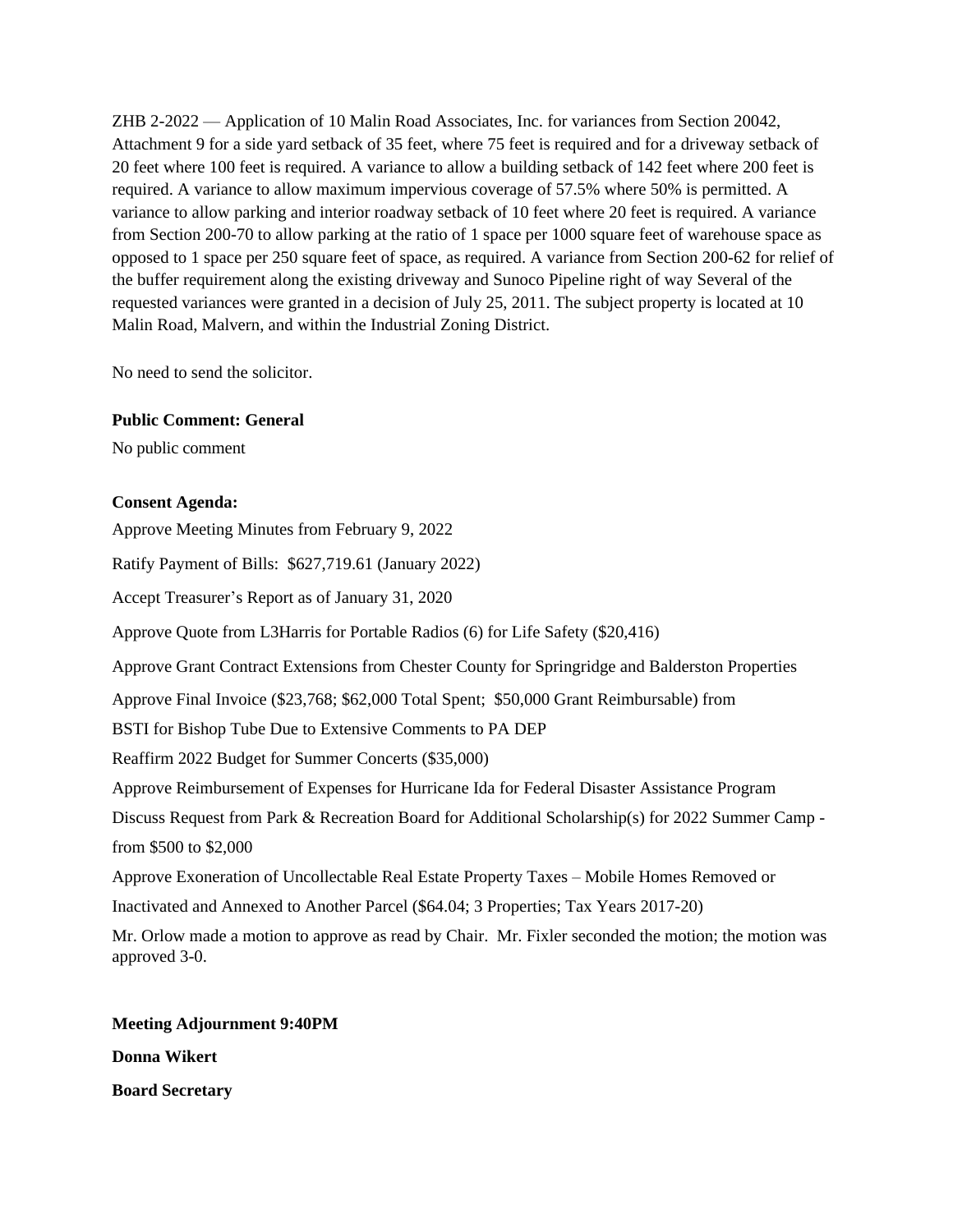The following comment came in to the Public Comment mailbox and was not read at the meeting, due to technical difficulties.

Regarding -**LD-07-2021 for Great Valley School District 5/6 Grade Center (Great Valley School District) – Final Subdivision & Land Development application to construct a new 172,000 square foot 5th and 6th Grade School. The property, located at 354 Swedesford Road, is within the NS (Neighborhood School) and OS (Open Space) Zoning Districts.** 

I am writing regarding the above plan on the part of the school district. I object to the proposed removal of 21 mature trees on the 348 Swedesford Rd GVSD property. As I understand it, they wish to remove either 21 or 23 mature trees in good health.

**\_\_\_\_\_\_\_\_\_\_\_\_\_\_\_\_\_\_\_\_\_\_\_\_\_\_\_\_\_\_\_\_\_\_\_\_\_\_\_\_\_\_\_\_\_\_\_\_\_\_\_\_\_\_\_\_**

I am an avid gardener, with a high degree of plant knowledge who also lives on a deeply wooded property. Those trees in question at this GVSD property are 14 - 18 calipers.

To give you an idea of what caliper means, please consider the following: Arborists measure tree calipers at chest height to compare mature, established trees. This measurement is generally made 4 1/2 to 5 feet above the soil line. Once a tree's caliper exceeds 4 inches, the tree is measured at a height of 12 inches. Trees grow at different rates - a slow-growing tree might not reach a 3 inch caliper for 15 years, and have an overall height of around 10 feet and a 6-foot spread. By contrast, a fast-growing species may have a 3 inch caliper after only five years. It depends upon the tree.

These trees at this location given the caliper sizes are all close to, if not all heritage trees. You can't just take them down and say "oh well". If they have written reports from a licensed and experienced arborist (not just some tree cutter) saying some should be taken out due to disease and defect, that I understand. No one took care of our trees for over 60 years until we moved to East Whiteland, so I get tree care is a responsibility. I know because we tend to our trees every year. Spring and fall trimming, and a plant health schedule. Plant health involves inoculating trees, biologic fungicide drenches, directed trunk spray for spotted lantern fly. I value my trees and we go out of our way to care for them. They add value to our neighborhood and property.

We have a responsibility to our landscape and environment, so nothing we choose on our property to do is done lightly. But we know we can't just replace mature and gorgeous trees. And if we clear cut a bunch of trees, it would drastically change the environment and ecological balance in the area. It affects the wildlife like our songbirds, hawks, and even the bald eagles which call our area home. It affects all other woodland creatures whose environment we have all but destroyed in places for various reasons of the man-made kind of problems. Also to be considered is the fact that trees and their leaves via photosynthesis, pull